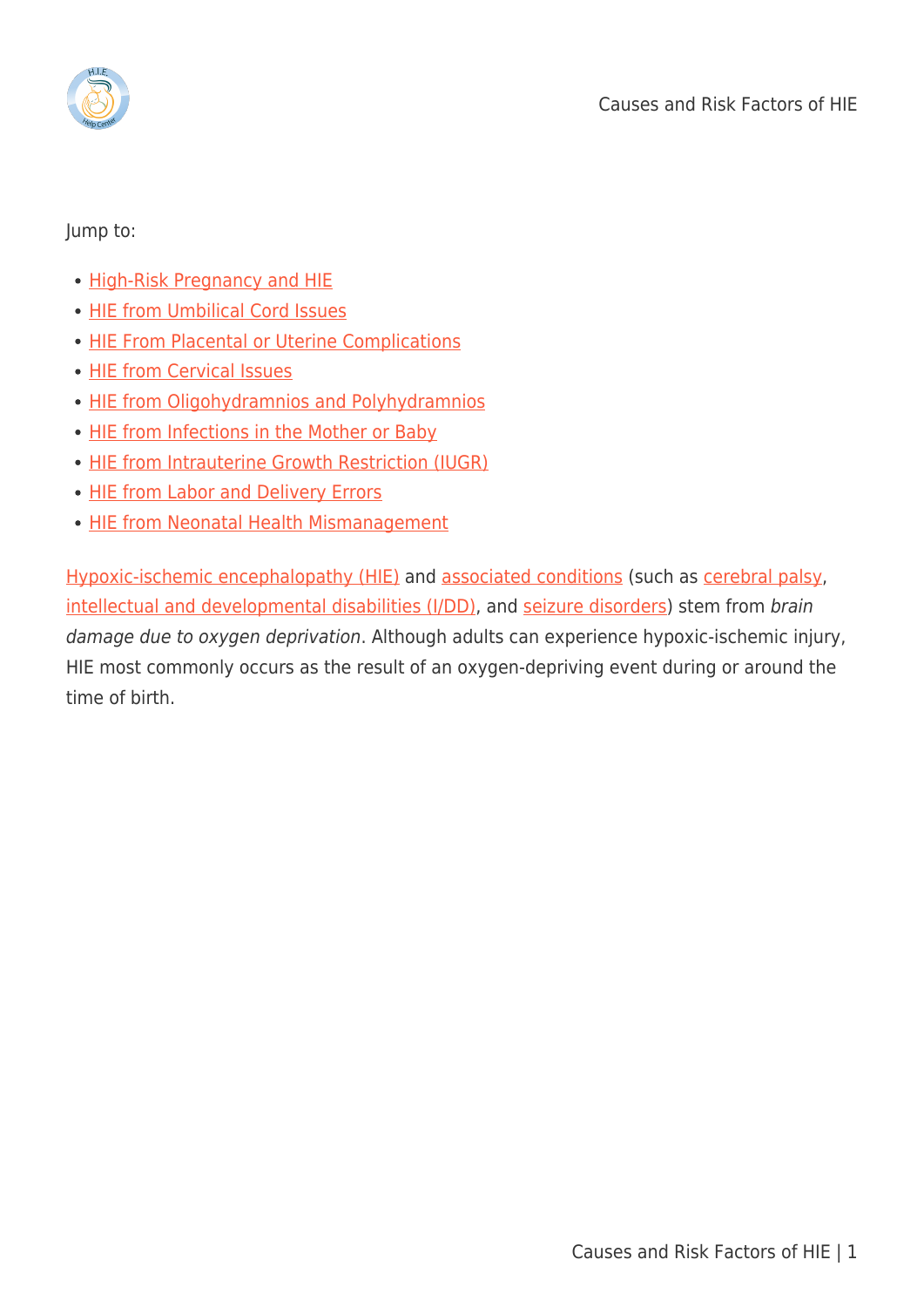



# **HYPOXIC-ISCHEMIC ENCEPHALOPATHY**

Hypoxic-ischemic encephalopathy (HIE) is a limitation of oxygen and blood flow around the time of birth. HIE causes brain injury and can result in cerebral palsy and other cognitive and developmental impairments. Other terms used for HIE include birth asphyxia, perinatal asphyxia, and neonatal encephalopathy.

In some instances, HIE may not be preventable. However, in most cases, oxygen deprivation occurs due to a health issue that medical staff missed or mismanaged during pregnancy, birth, or delivery. While the following is by no means a comprehensive list, it illustrates the wide variety of conditions that can cause or be risk factors for HIE.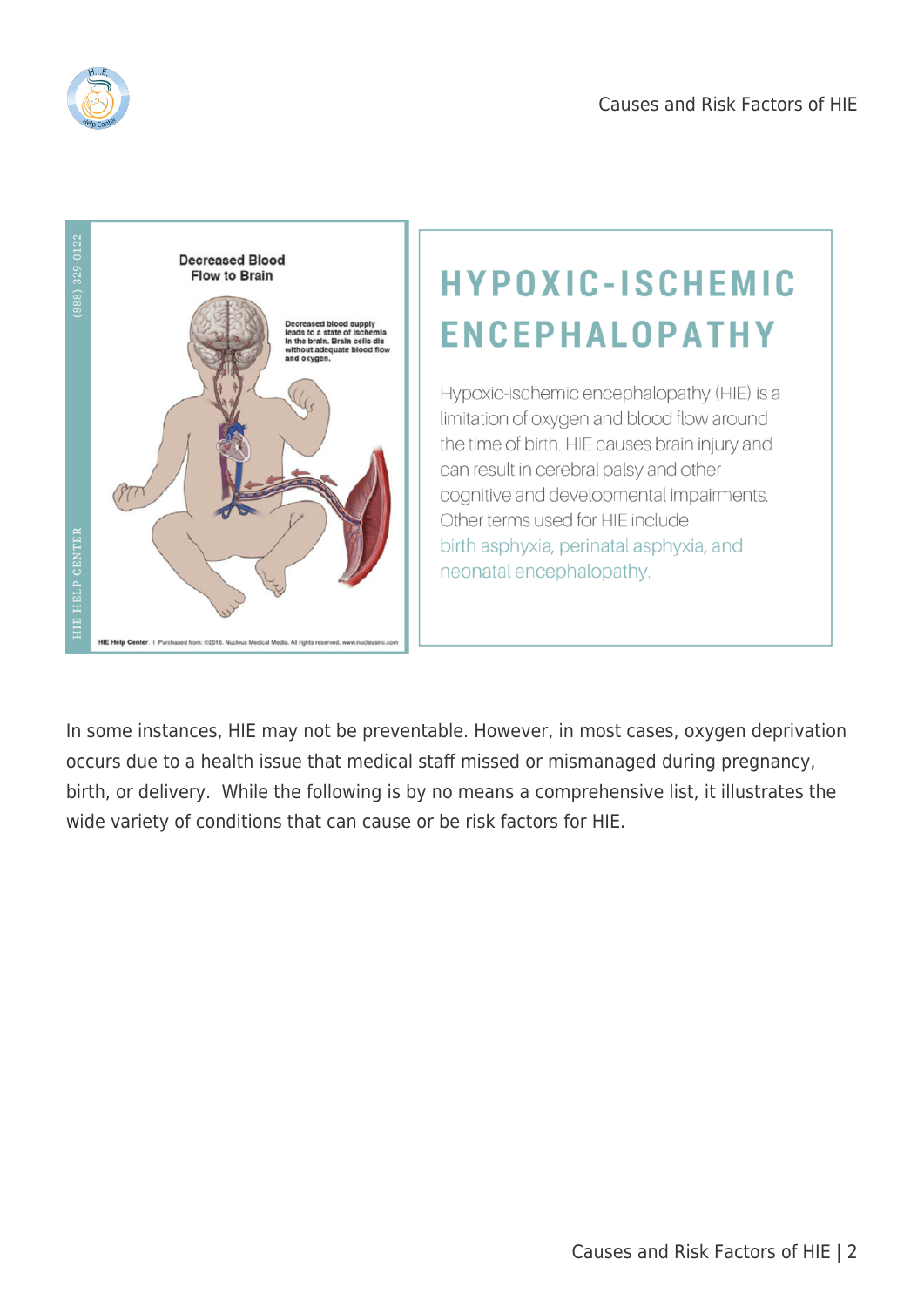



#### High-Risk Pregnancy and HIE



"High-risk pregnancy" is a general term encompassing a multitude of conditions that require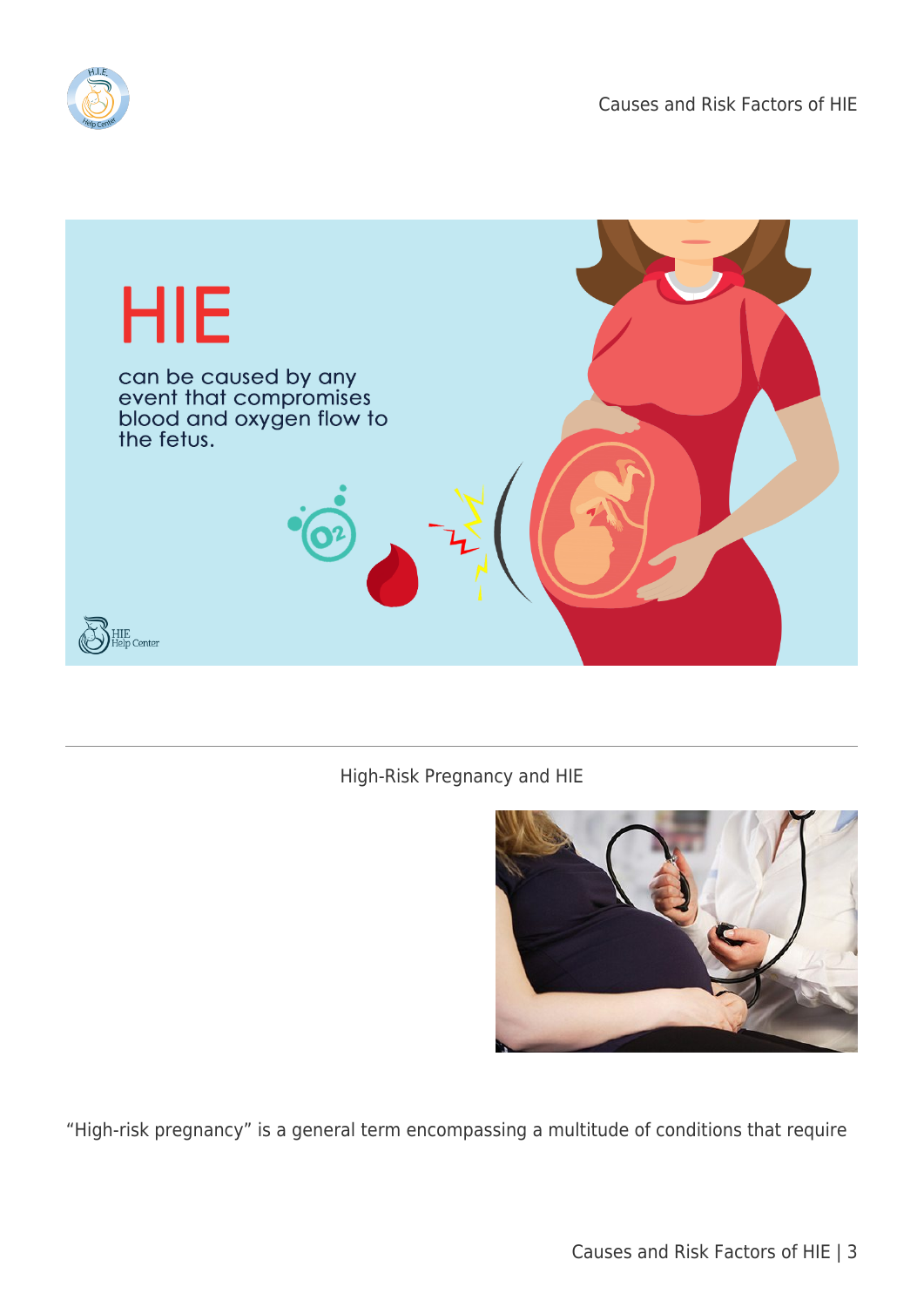

close monitoring and possible intervention. With proper medical management, women with high-risk pregnancies often deliver healthy babies. However, if medical professionals fail to recognize high-risk pregnancies and provide extra attention, the health of the mother and baby may be in danger. Conditions that make a pregnancy high-risk include (but are certainly not limited to) the following:

- Obesity
- Diabetes or gestational diabetes (when a woman develops diabetes during pregnancy)
- High blood pressure or preeclampsia (when a woman develops high blood pressure during pregnancy)
- Intrauterine growth restriction, or IUGR (small baby)
- Multiples pregnancy (twins, triplets, or more)
- Autoimmune disorders
- Use of tobacco or alcohol during pregnancy
- A mother who is under 20 or over 35
- A history of complications in previous pregnancies

Women with high-risk pregnancies should be referred to specialists who can provide extra care and check-ups to make sure that they and their babies are healthy.

## HIE from Umbilical Cord Issues

There are many things that can be concerning in regard to the umbilical cord. Because the umbilical cord is the baby's sole source of oxygen and nutrients, it is critical that the umbilical cord function properly. If it is occluded (blocked), compressed, or knotted, this can compromise the flow of oxygen and nutrients to the baby and cause injuries.

Examples of umbilical cord issues include:

• Nuchal Cord. This iswhen the umbilical cord is wrapped around the baby's neck.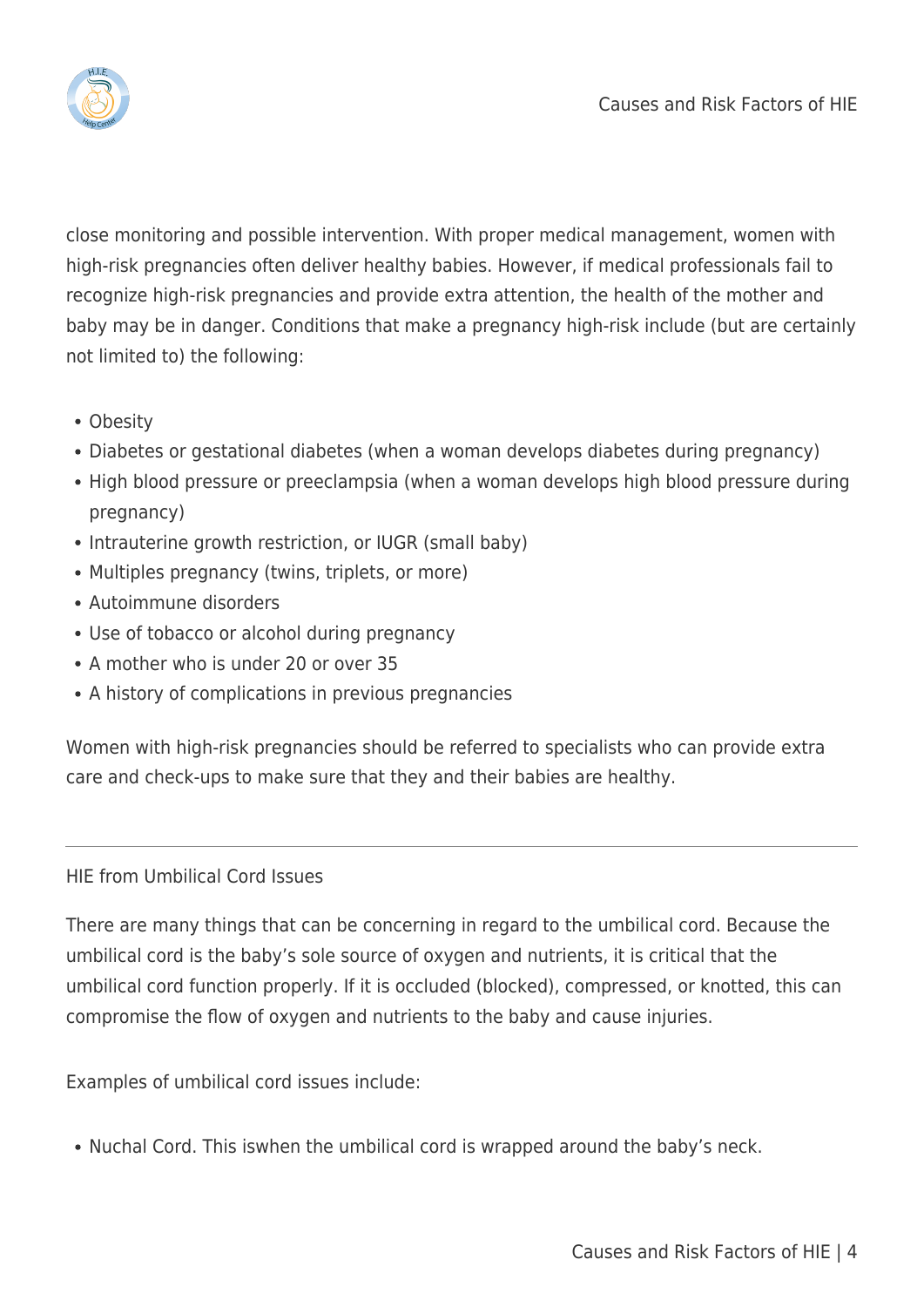

- Umbilical Cord Prolapse. This is when the umbilical cord exits the uterus before the baby does.
- Short Cord. When the umbilical cord is abnormally short, it may restrict the baby's movement and development, or cause the placenta to become detached from the uterine wall (placental abruption)
- True Knot. A true knot is a knot that forms in an umbilical cord.
- Infected or Inflamed Cord. If the umbilical cord becomes infected, and therefore causes decreased blood and oxygen flow, it can cause serious problems for the baby, including HIE.
- Vasa Previa. This is a condition in which blood vessels migrate out of the umbilical cord and into the membranes that lie across the birth canal. During labor and delivery, these vessels may rupture, leading to fetal blood loss and oxygen deprivation.

## HIE From Placental or Uterine Complications

The umbilical cord is attached to the placenta, which is a dense network of capillary beds and oxygenated tissue. The placenta transports maternal nutrients and oxygen from the uterus to the umbilical cord. Issues with the uterus or placenta have the same impact as problems with the umbilical cord – compromising the flow of oxygen and nutrients will harm the baby. Uterine and placental complications that may cause HIE include:

## HIE from Uterine Rupture

In some rare cases, a mother's uterus may tear during delivery. This can cause the baby to move into the abdominal cavity (stretching or compressing the umbilical cord) and is accompanied by massive bleeding. This can happen when a mother attempts a vaginal birth in the presence of uterine scarring (from a prior C-section, hysterotomy, myomectomy or petroplasty). When massive bleeding occurs, the mother's blood pressure may drop and the flow of blood to the baby may dangerously decrease. Uterine rupture also often co-occurs with placental abruption, in which the placenta becomes detached from the uterus. This can also seriously limit the baby's oxygen supply. Finally, a baby may move into the mother's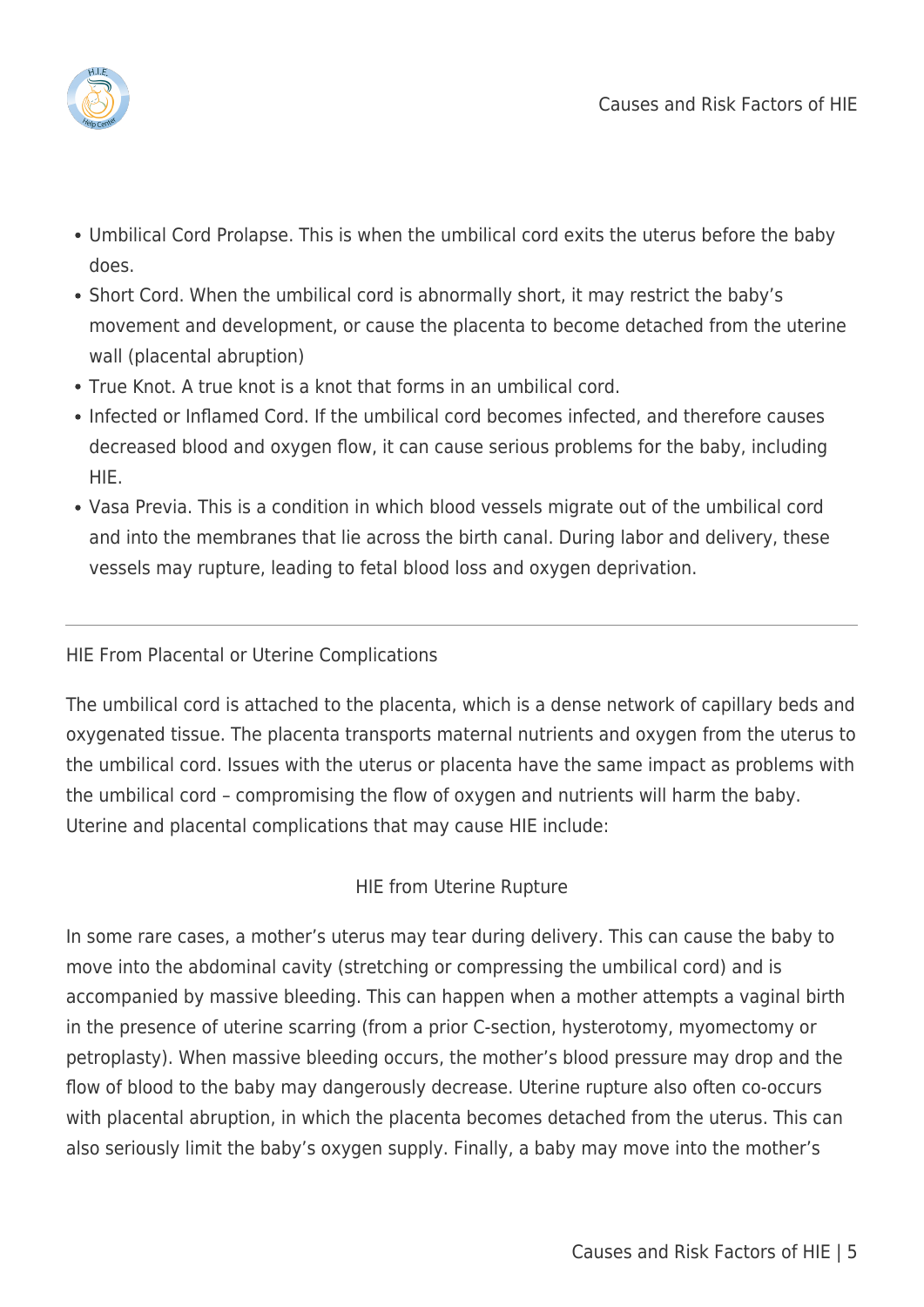

abdomen following a uterine rupture, which is very dangerous because the baby's movement may cause the umbilical cord to become stretched, compressed, or torn. Uterine rupture requires delivery via emergency C-section.

# HIE from Placental Abruption

Usually, the placenta stays attached to the uterus until delivery. In a placental abruption, the placenta separates partially or completely from the uterus early. If the placenta is partially or completely detached from the uterus, oxygen and blood flow to the baby will decrease. The severity of an abruption can vary, but a mild abruption can turn severe very quickly.

# HIE from Placenta Previa

In most cases, the placenta connects to the uterus far away from the mother's cervix. With placenta previa, however, the placenta attaches to the uterus close to the cervix, which can cause life-threatening bleeding during delivery. This condition can be detected if a mother reports on-and-off bleeding during the second half of her pregnancy; doctors should be able to diagnose this using ultrasound. In some cases, a low-lying placenta migrates out of the way as the pregnancy progresses, but if it does not, the risk of HIE can be reduced by delivering via C-section. With placenta previa, the baby may also suffer from blood loss requiring an emergency blood transfusion.

## HIE from Placental Insufficiency

In some cases, the placenta can't deliver enough blood to the baby. When this happens, the baby is often diagnosed with intrauterine growth restriction (IUGR) and the mother often has oligohydramnios (low amniotic fluid). Doctors should be monitoring these pregnancies closely with non-stress tests and biophysical profiles, as well as ultrasounds to measure the baby's size, amniotic fluid levels, and placental structure. They should also conduct Doppler ultrasounds to see how blood is flowing to the baby. There are usually no obvious symptoms of placental insufficiency, but adequate monitoring should catch this condition.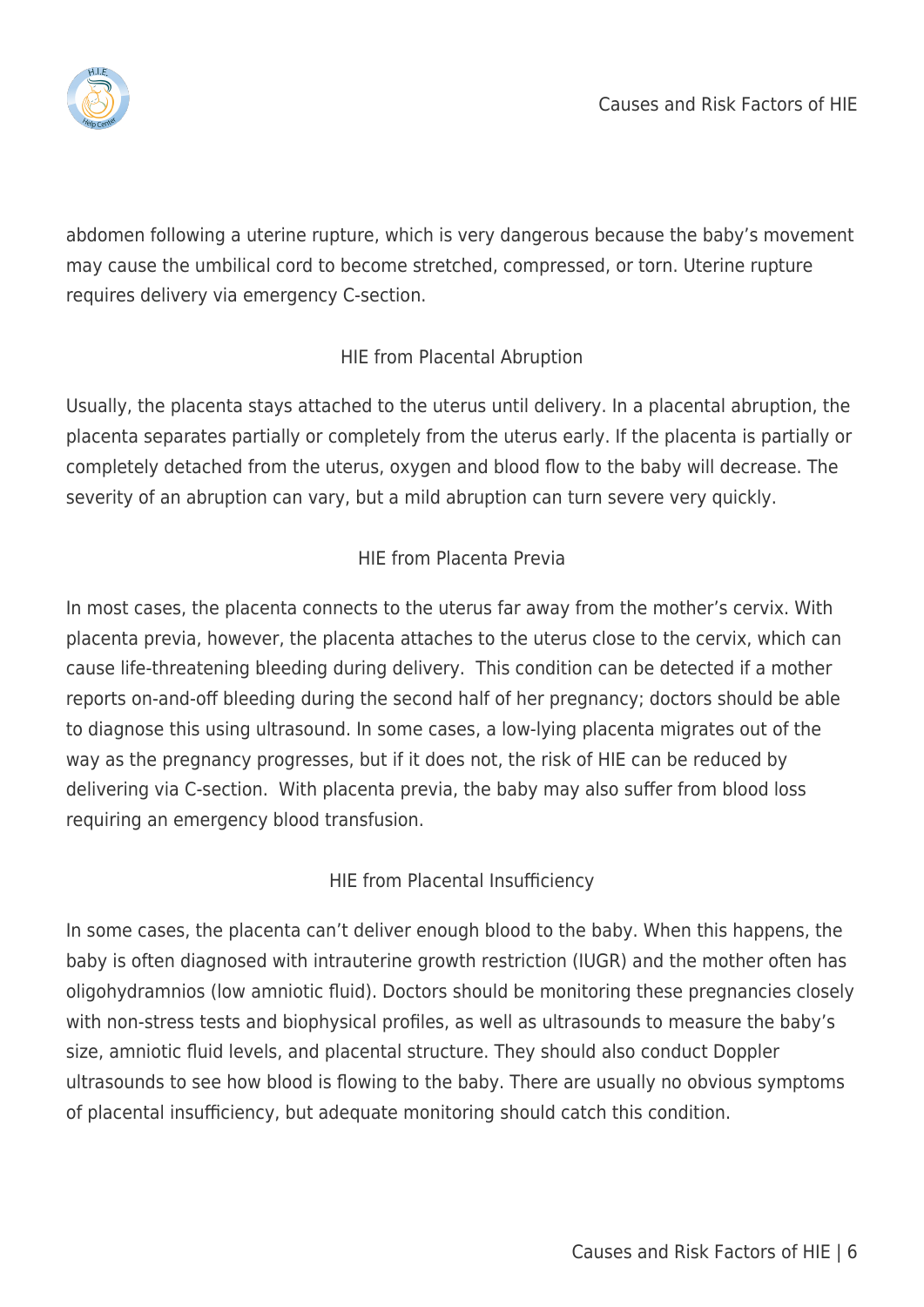

#### HIE from Cervical Issues

The cervix is a structure between the uterus and vagina that normally stays closed during pregnancy. If the tissue is weakened and it opens too early (cervical insufficiency), the protective membranes surrounding the baby can bulge through this opening and rupture before the baby can survive in an outside environment. In many cases, there are no symptoms, but doctors are responsible for screening for risk factors (such as prior cervical insufficiency, a history of D&C procedures, previous traumatic birth, prior premature rupture of membranes, or uterine anomalies). If a mother has risk factors, doctors should then perform a physical exam and multiple transvaginal ultrasound studies (TVS) over time to track cervix length. Doctors can help the cervix stay long and closed using [cervical cerclage](https://hiehelpcenter.org/medical/prevention/premature-birth/cervical-cerclage/) or [progesterone treatment](https://hiehelpcenter.org/medical/prevention/premature-birth/progesterone/).

#### HIE from Oligohydramnios and Polyhydramnios

Oligohydramnios is a complication characterized by insufficient levels of amniotic fluid. Polyhydramnios is when there is too much amniotic fluid. As the baby develops, the amount of amniotic fluid tends to increase until the later parts of pregnancy, helping with nutrition and lung development. There are certain levels of amniotic fluid that are considered normal. If there is too little or too much amniotic fluid, the umbilical cord function may become compromised, increasing the risk of HIE. Doctors should be screening for amniotic fluid issues with physical examinations and ultrasound during the pregnancy.

#### HIE from Infections in the Mother or Baby

Doctors should be gathering medical histories, conducting screens and tests for certain infections, and treating the mother so the infection doesn't get passed to the baby during birth. In some cases, like when a mother has an active infection during delivery, it is imperative to give antibiotics. It may also be necessary to deliver via C-section before the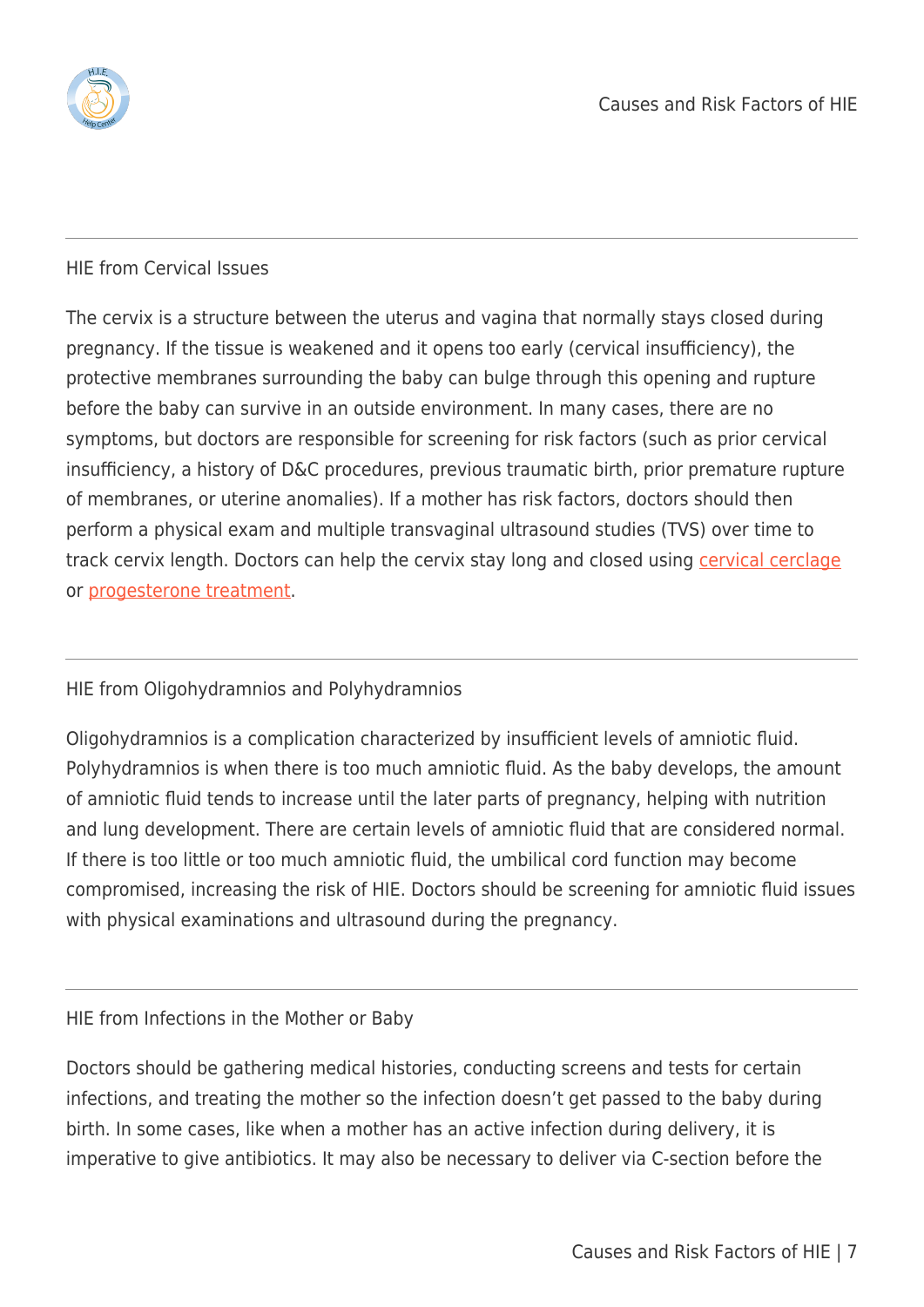

membranes rupture, so the baby is not exposed to infection via vaginal delivery. Some of these infections include:

- Chorioamnionitis and villitis
- Group B strep
- Bacterial vaginosis
- Herpes simplex virus (HSV, also known as genital herpes)

Depending on what the infection is, the baby may be diagnosed differently. The effects of neonatal infections are similar, however: infections can cause seizures, HIE, and a need for NICU admission. In many cases, adequate screening and proper prophylactic treatment (preventative measures) can stop the baby from becoming infected or stop the infection before it causes brain damage.

Diagnoses related to infection include sepsis, meningitis, encephalitis, and in some cases pneumonia. Sepsis refers to an infection that circulates through the blood and tissues, meningitis is inflammation of the membranes around the brain and spinal cord, and encephalitis is brain inflammation caused by a virus. Pneumonia is a bacterial lung infection that can cause the baby to develop breathing issues and oxygen deprivation.

#### HIE from Intrauterine Growth Restriction (IUGR)

There are certain ranges of weights that babies should be at specific times in the developmental process. If a baby isn't growing enough during pregnancy, there may be IUGR. There are numerous causes of IUGR (placental issues and underlying maternal health issues among them), and medical staff should screen for this problem. This should involve regularlyscheduled ultrasounds and other tests such as Doppler flow, weight checks, amniocentesis, non-stress tests, and biophysical profiles. Proper assessment of risk factors is critical. Once diagnosed, IUGR babies must be closely monitored and delivered early, as many of them do not fare well in labor. Lack of close monitoring and timely delivery can result in HIE.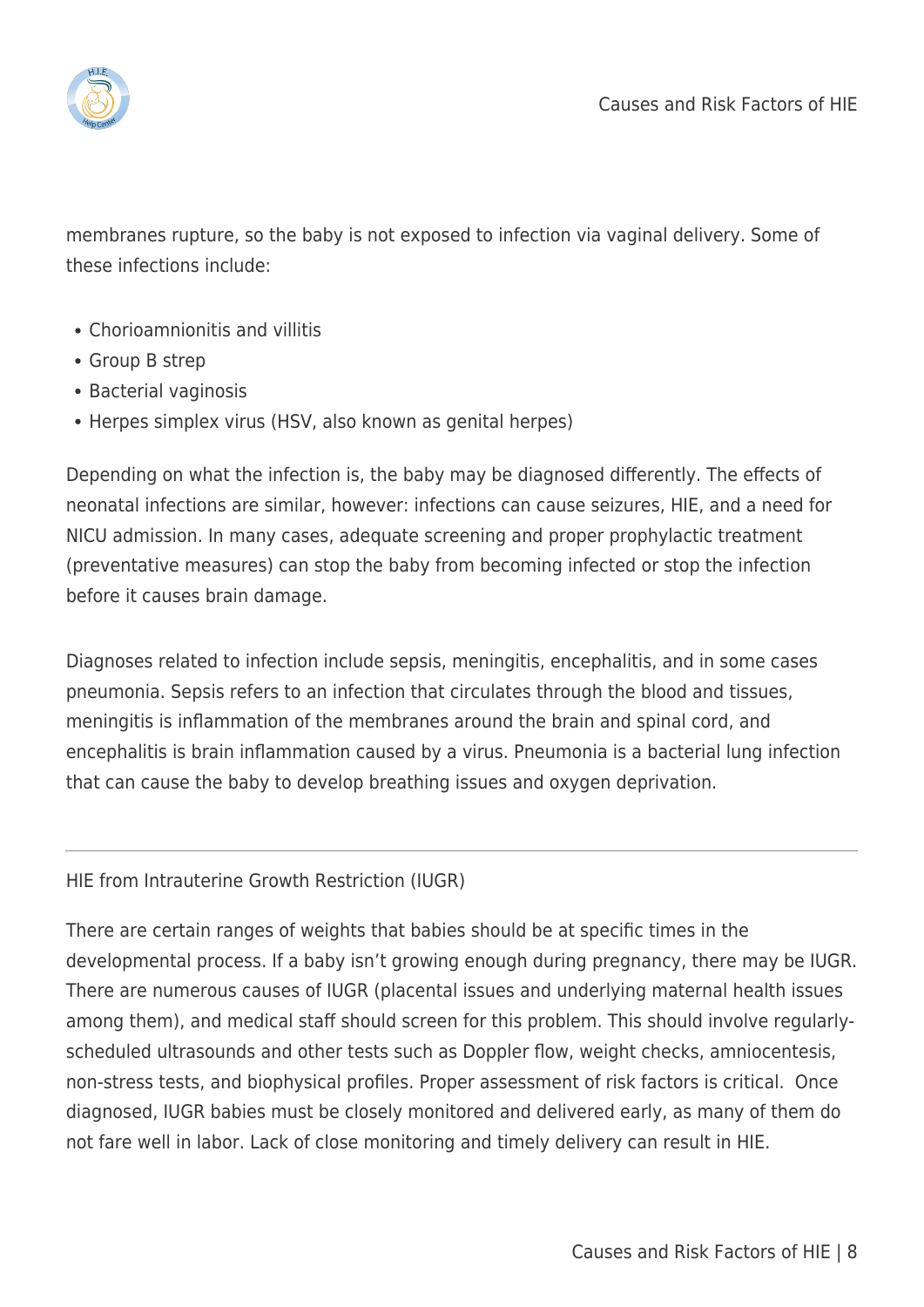

HIE from Labor and Delivery Errors

There are cases in which emergency interventions are needed, both in high-risk and low-risk pregnancies. During labor, unforeseen complications require prompt responses from medical teams; failure to follow proper protocols can result in HIE. Common labor and delivery errors include:

- Not properly monitoring a baby's heart rate: It is standard practice for fetal monitoring to begin once a mother is admitted to the labor and delivery ward. This monitoring helps doctors watch the baby's heart rate – if the baby's heart rate drops or is non-reassuring, it may mean the baby is having fetal distress, which can lead to HIE. Monitoring requires staff to be able to recognize and properly read heart tracings; if medical personnel fail to recognize signs of distress or respond quickly enough, it is likelier that a baby will suffer HIE.
- Failing to prevent a preterm birth: Premature birth is a known risk factor for HIE, as premature babies are not done developing yet, making their brains more fragile and susceptible to injury. There are interventions that doctors should perform to help prevent premature birth. These interventions include:
	- Using a cervical cerclage if there is cervical insufficiency.
	- Treating a pregnancy with multiple gestations (twins, triplets, etc.) as a high-risk pregnancy and monitoring the pregnancy closely. Often, doctors recommend early delivery, usually via C-section, though induction can be an option as well.
	- If a mother has a history of preterm birth or has risk factors for preterm birth, she can receive progesterone treatment to prolong the pregnancy. Progesterone treatment is only effective in women with a singleton pregnancy, not with twins or triplets, etc.
- Failing to properly manage premature rupture of membranes (PROM): PROM occurs if a mother's membranes rupture ('water breaks') more than 18 hours before labor starts. This can pose a risk for HIE and other birth injuries because the amniotic fluid that protects the baby from infection is gone. Doctors should administer antibiotics to decrease the risk of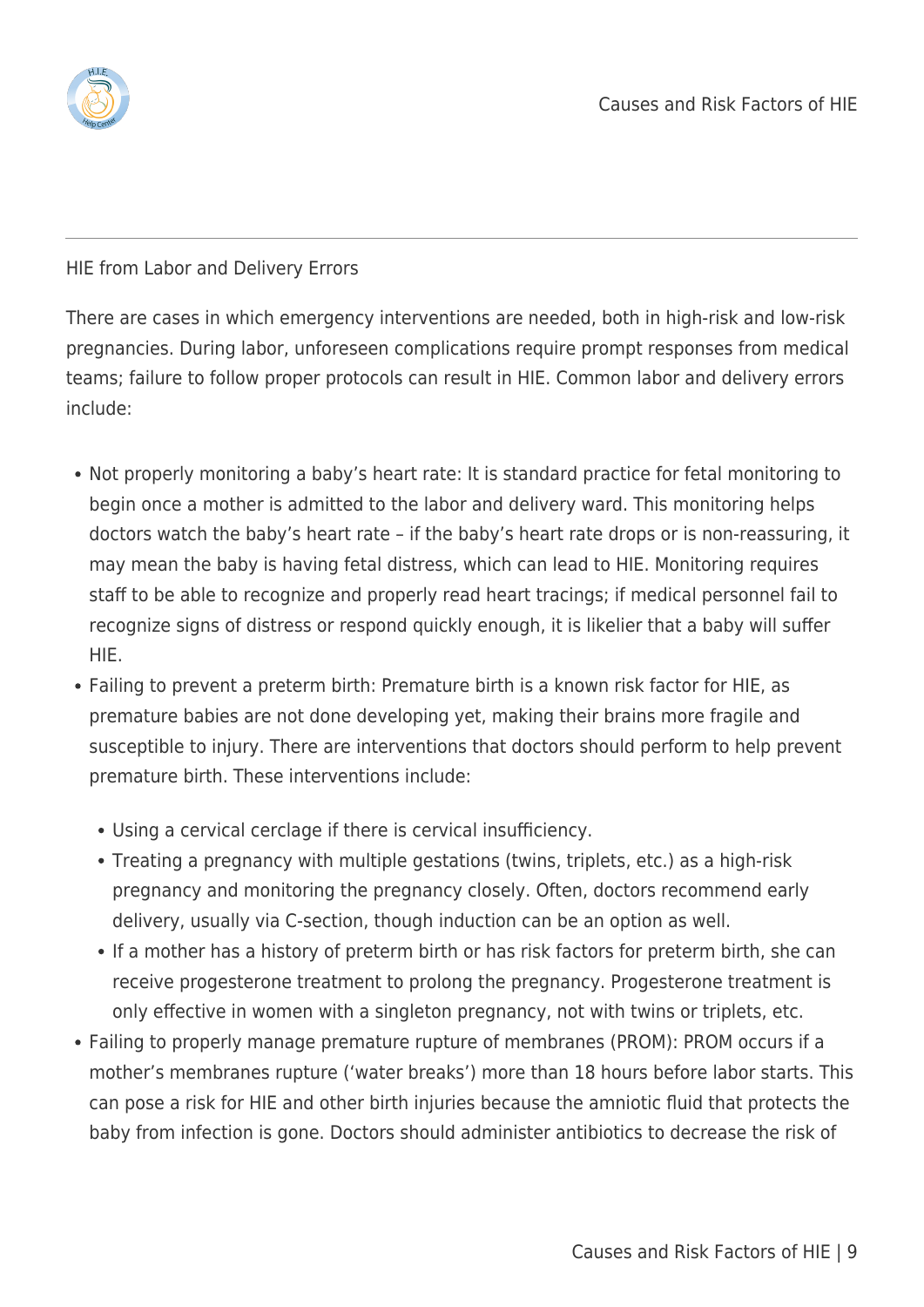

infection; in many cases, these babies need to be delivered via C-section because of the high risk of infection-related complications and umbilical cord compression issues. Doctors can also administer *corticosteroids* to mature the baby's lungs if they are preterm. An important part of preventing PROM (and premature PROM, or PPROM, which is when the membranes rupture prior to 37 weeks of gestation) is screening for infections.

- Prolonging a pregnancy for too long: If a baby is not born after 40 weeks, this may be considered a post-term pregnancy (exact definitions vary). After around 37 weeks, the placenta starts to break down in preparation for delivery. Usually, this is not a problem, but if a baby gestates for too long, it can be exposed to hypoxic (low-oxygen conditions) as the placenta continues to deteriorate, and the baby may develop post-maturity syndrome.
- Prolonging labor and delivery for too long: While every pregnancy is different, and, therefore, the length of labor is different, there are certain indicators that medical personnel look for to see if labor is progressing normally. If labor is stalled, some medical interventions might be necessary to help the mother deliver the baby safely.
- Traumatic birth:During birth, babies have mechanical force exerted on their bodies. This can be from a mother's uterine contractions, maneuvers performed by medical personnel, or the use of assistive equipment such as forceps or vacuum extractors. Traumatic birth occurs when a baby is injured in the birthing process due to too much mechanical force. There are many reasons why a birth might be traumatic, but some of the most common include the following:
	- Attempts at vaginal delivery when the baby is in a face or breech position, is too big to fit through the mother's pelvis, or has a shoulder stuck on the mother's pelvic bones.
	- Excessive uterine contractions stimulated by induction drugs
	- Improper technique when using forceps or a vacuum extractor
- Attempting to continue a vaginal delivery if a baby cannot easily fit through the birth canal:For example, a baby may have macrosomia (a condition in which they are unusually large) or there may be cephalopelvic disproportion (the baby's head is too large to fit through the mother's pelvis). In these situations, vaginal delivery carries a high risk of shoulder dystocia and traumatic birth. If there is known macrosomia or cephalopelvic disproportion, doctors should move onto a C-section. Waiting too long can cause HIE.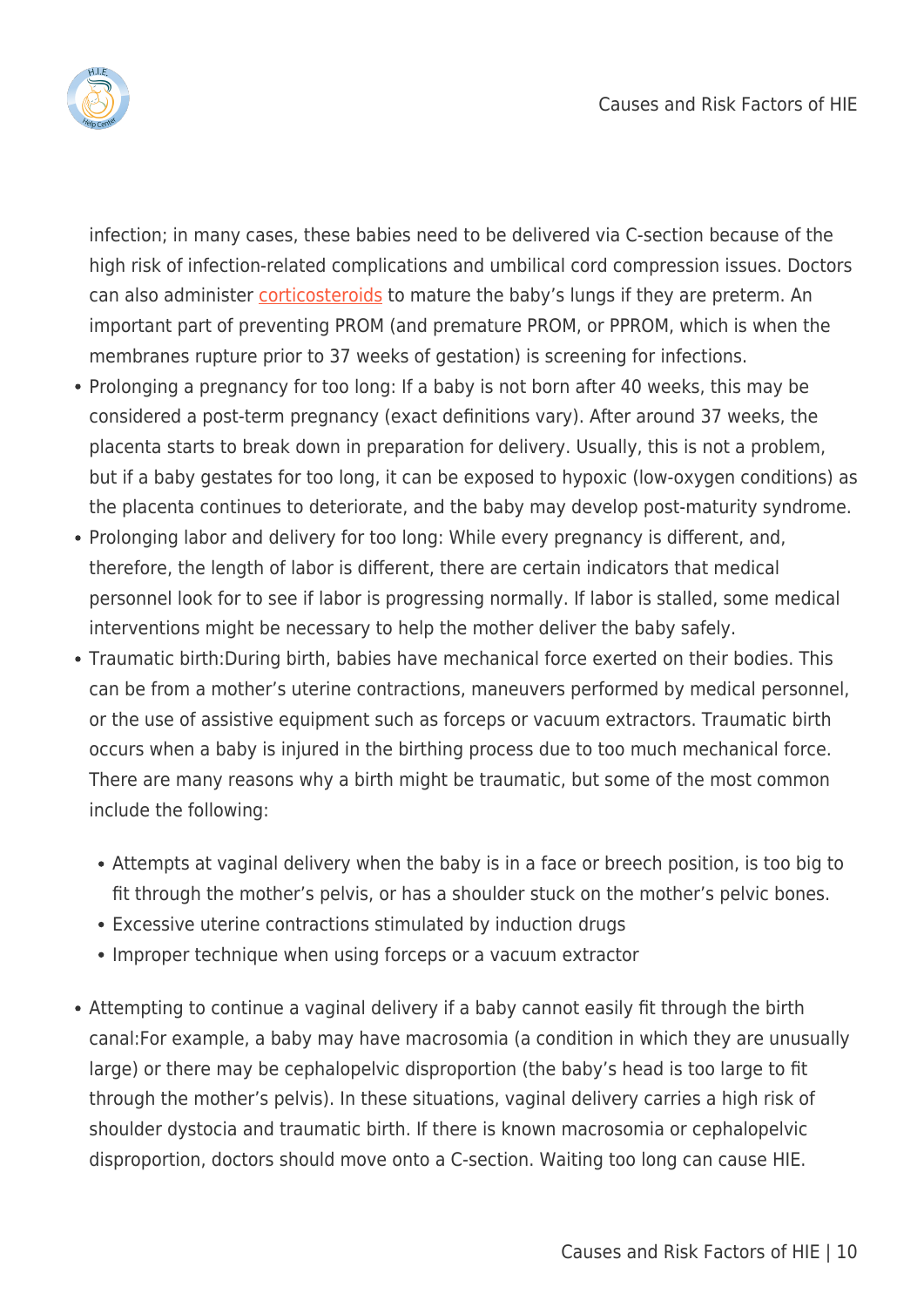

- Attempting a vaginal delivery when the baby is positioned in a face-first or breech position: Usually, a baby is delivered head-first. If a baby is delivered with their face pointing outward first, or feet-first, it is more likely that they will have a traumatic birth or have an umbilical cord prolapse or compression. While there are methods of attempting to shift the baby, it is often recommended that these babies be delivered via C-section.
- Making mistakes in administering medication: Cytotec and Pitocin are often used to increase the strength of contractions and speed up labor. Both of these carry risks of hyperstimulation, where the uterus contracts too hard or too fast, potentially restricting the flow of oxygen to the baby. Additionally, the use of these drugs is associated with uterine rupture – if a woman has had prior C-section or other uterine surgery, the contractions can become intense enough to cause uterine rupture, which can cause hemorrhaging that compromises blood flow to the baby.

#### HIE from Neonatal Health Mismanagement

Babies can develop health issues after birth that require proper intervention. If intervention is done incorrectly, or is delayed, the impact of these health issues can become much worse. In many cases, however, these complications can be avoided with proper monitoring and adherence to standards of care. These health issues include:

Neonatal breathing problems: Babies who have gone through a difficult birth can sometimes need help breathing. If they are born not breathing at all, they are resuscitated, first with positive pressure ventilation (PPV), and then, if the procedure is not successful, with several alternatives in an attempt to get the baby breathing again. If resuscitation does not work, they are placed on a breathing machine called a ventilator. Medical staff must be able to place the tube properly, or they risk the baby not having air delivered to the lungs at all, along with stomach tears and lung collapse. Medical staff also have to regulate the pressure of the gases being passed into the baby's lungs or the baby can be at risk of the lungs getting too distended and injured to work (pneumothorax). This type of lung injury can severely impact the baby's ability to deliver oxygen to its tissues.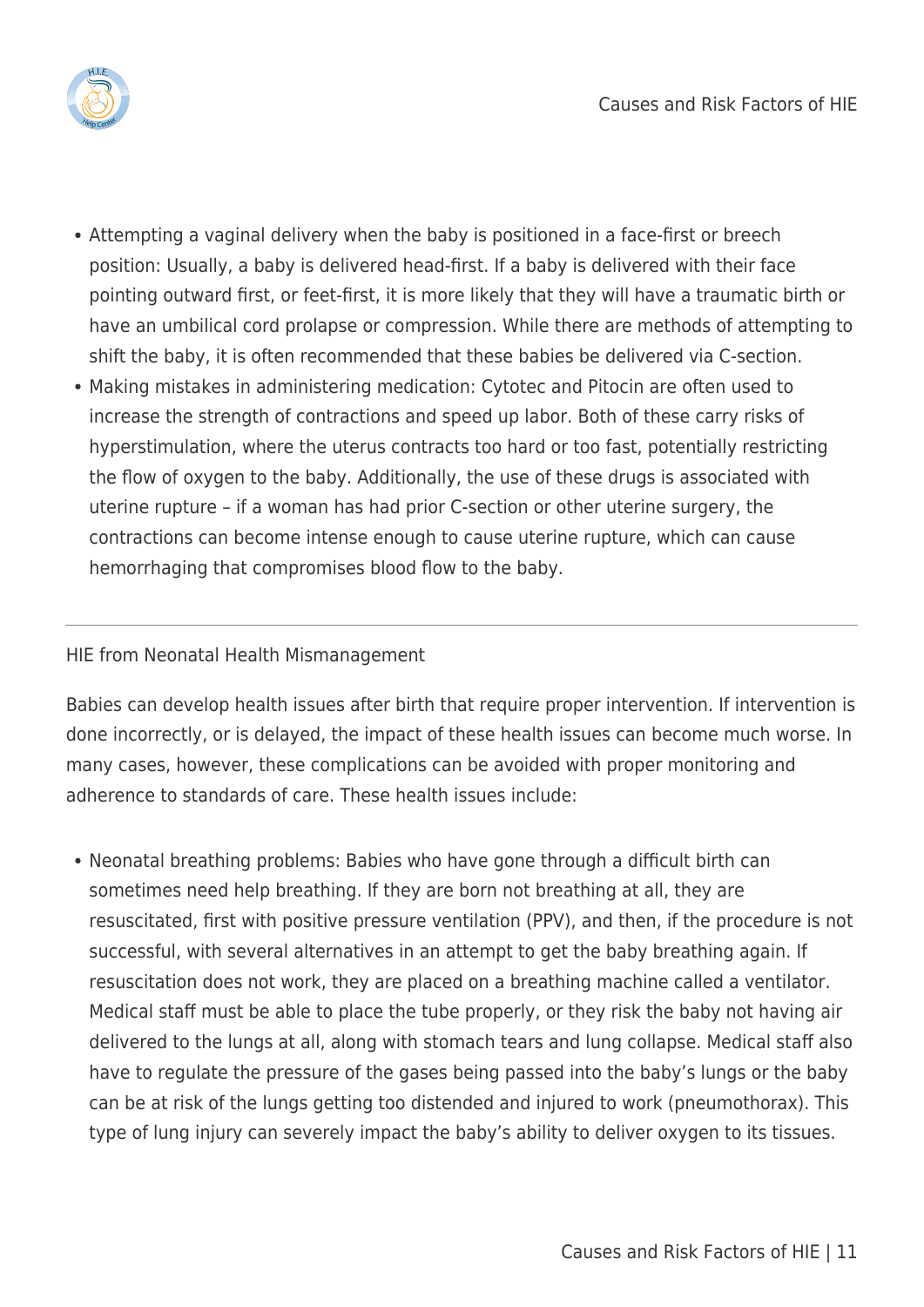

Blood acidity and oxygen saturation are important metrics, as low pH and low oxygen saturation can indicate that the baby is still not getting enough air. These are indicators that the ventilator is over-ventilating (removing too much carbon dioxide from the baby's blood). This can cause lung collapse and hypocarbia (low CO2 levels), which in turn cause HIE and an injury called periventricular leukomalacia (where the baby's brain tissue starts to die and 'soften' around the periventricular area). This can in turn cause brain bleeds and hydrocephalus, where cerebrospinal fluid leaks into the ventricles, enlarging them and interfering with the development of the cerebral cortex. This impairs the development of the growth of the cerebral cortex, a key part of the brain needed for memory, attention, cognition, thought, and consciousness.

- Improper treatment of meconium aspiration syndrome (MAS): If a baby has MAS, it is an emergency. In MAS, the baby inhales particles of his or her stool during labor. This has the potential to block airways, decrease oxygen to the baby's brain, and cause infection and pneumonia. Babies with respiratory distress and MAS are admitted to the NICU, and are treated with some combination of airway clearance, ventilation, supplemental oxygen, surfactant therapy, steroid therapy, nitric oxide, ECMO or radiant warmer to maintain their body temperature, depending on the severity of the baby's respiratory distress. If the baby's MAS is not treated properly, they may suffer from HIE due to oxygen deprivation.
- Improperly treating jaundice and kernicterus: Babies can develop yellow skin, poor feeding, and lethargy due to the increased concentrations of bilirubin (a product of the breakdown of red blood cells) after birth. Babies can need some help in safely removing this bilirubin, especially if it develops in the first 24 hours after birth or between days 3-7 of life. Medical staff place the babies under special blue lights or under a fiber optic blanket in a process called phototherapy. This is a noninvasive and easy treatment which should prevent jaundice from getting worse. If the bilirubin level becomes too high, exchange transfusions will be needed. If the jaundice isn't recognized in time or the proper treatment is not given, bilirubin can cross the blood-brain barrier and cause kernicterus, a form of brain damage, which often overlaps with HIE.
- Improper treatment of neonatal hypoglycemia: It is critical that babies' blood sugar never drop too low. A baby's developing brain depends exclusively on glucose for energy. Low blood sugar levels can cause brain cells to die, causing brain bleeds and HIE. This is one of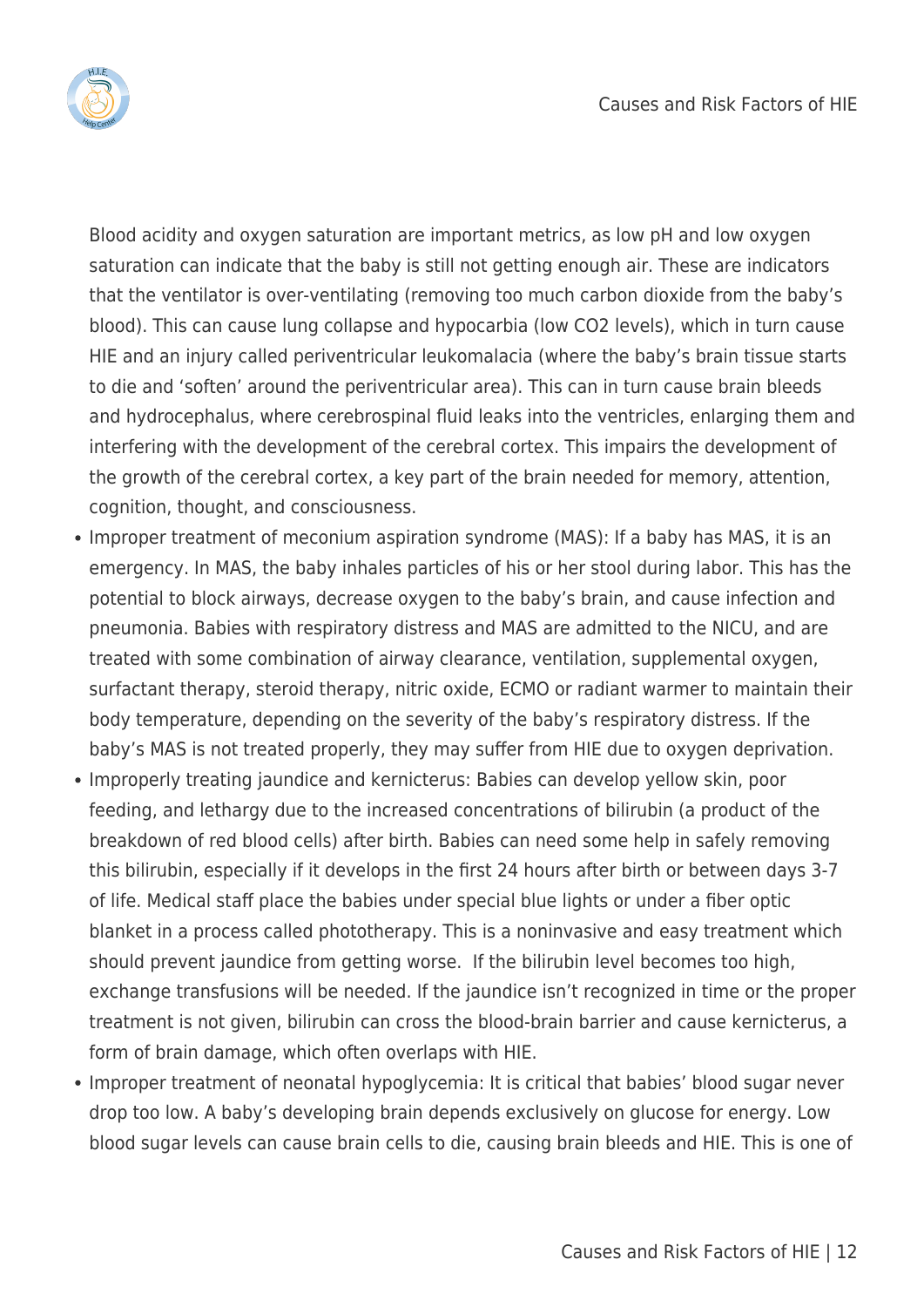

the most common neonatal health issues, and one of the most easily solved. Hypoglycemia can occur due to:

- Too much insulin (a disorder called PHHI)
- Intrauterine growth restriction (when the baby is small for their gestational age)
- Premature birth
- Abnormally high body temperature (hyperthermia)
- Abnormally high red blood cell mass (polycythemia)
- Sepsis (bloodstream infection)
- Growth hormone deficiency
- Dysfunctions in the glucose generation or breakdown pathways
- Depleted glycogen levels (due to oxygen deprivation or starvation)

If a baby is at risk for hypoglycemia or shows signs of hypoglycemia, blood glucose concentration must be determined within minutes (ideally via lab testing, but with a testing strip later confirmed with lab results if lab results cannot be processed quickly). Hypoglycemia can be solved with extra feedings of breastmilk or formula. If blood glucose levels are extremely low, the baby may also be given glucose solution via IV. Treatment can last up to a week (or until the baby can maintain normal glucose levels); it can take longer in premature babies, those with infections, or those with low birth weight. Continued low glucose can require further specialized treatment.

Do you need someone to talk to?

Your child was just diagnosed with HIE and your head is spinning with what may feel like a thousand different things. Questions, medical terms, care plans; it can be difficult to make sense of everything that has happened.

As you start to do your research on exactly what your child's diagnosis means, you may be bombarded with facts, information, and advice regarding HIE, and you may be lost as to where to turn next.